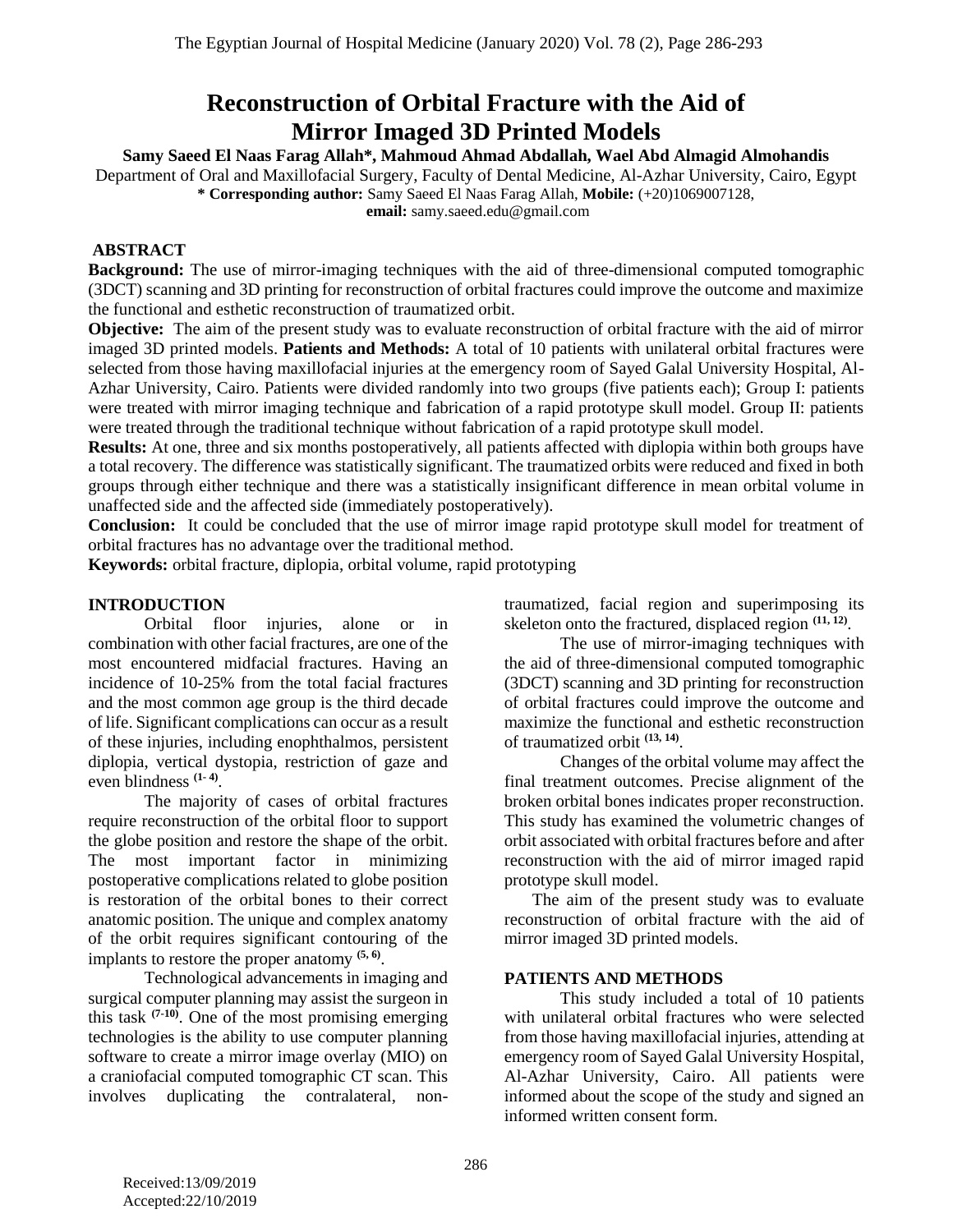# **Ethical approval:**

#### **Approval of the ethical committee was obtained.**

Patients were divided randomly into two groups (five patients each); Group I: patients were treated with mirror imaging technique and fabrication of a rapid prototype skull model. Group II: patients were treated through the traditional technique without fabrication of a rapid prototype skull model.

#### *Preoperative evaluation and preparation:* **Clinical examination:**

Clinical examination, including general, local and ophthalmological examinations, was done. An ophthalmologist was consulted to assess the visual acuity, diplopia (using Hess chart test to be recorded as either normal, diplopia at divergent angle gaze, or diplopia at primary gaze position) and perform forced duction test (FDT) if the gaze was found to be restricted. Patients were evaluated clinically for the following: skin wounds, periorbital hematoma, and infraorbital nerve affection. (Figure 1).



## **Figure (1): Ophthalmologic examination of the patient.**

## **Radiographic examination:**

CT scanning of the skull was performed to assess the following:

- Location, direction and complications of the fracture.
- Measurement of the volume of both of the two orbital cavities (the traumatized and the contralateral).
- Design and manufacture a rapid prototype skull model of the mirror imaged unaffected orbit.

## *Preparation of STL model:*

With the aid of the 3DCT scan of the skull, rapid prototype skull model was manufactured. Scanned DICOM (Digital Imaging and Communications in Medicine) images were imported to Mimics software (Materialize, Leuven, Belgium). The normal uninjured side of the orbital ZMC region was reflected onto the contralateral injured side.

The mirror imaged STL model data were used to manufacture a rapid prototype skull model by 3D printing technique (Dent 1 DLP 3D printer using FunToDo). This life-size rapid prototype skull model which resembles the individual skull model of the uninjured side was used to precontour the titanium mesh and / or miniplate (s) which were used in the reconstruction of the orbit and / or ZMC. The precontoured plates / mesh were sterilized carefully so as not to distort the predetermined contouring. (Figure 2)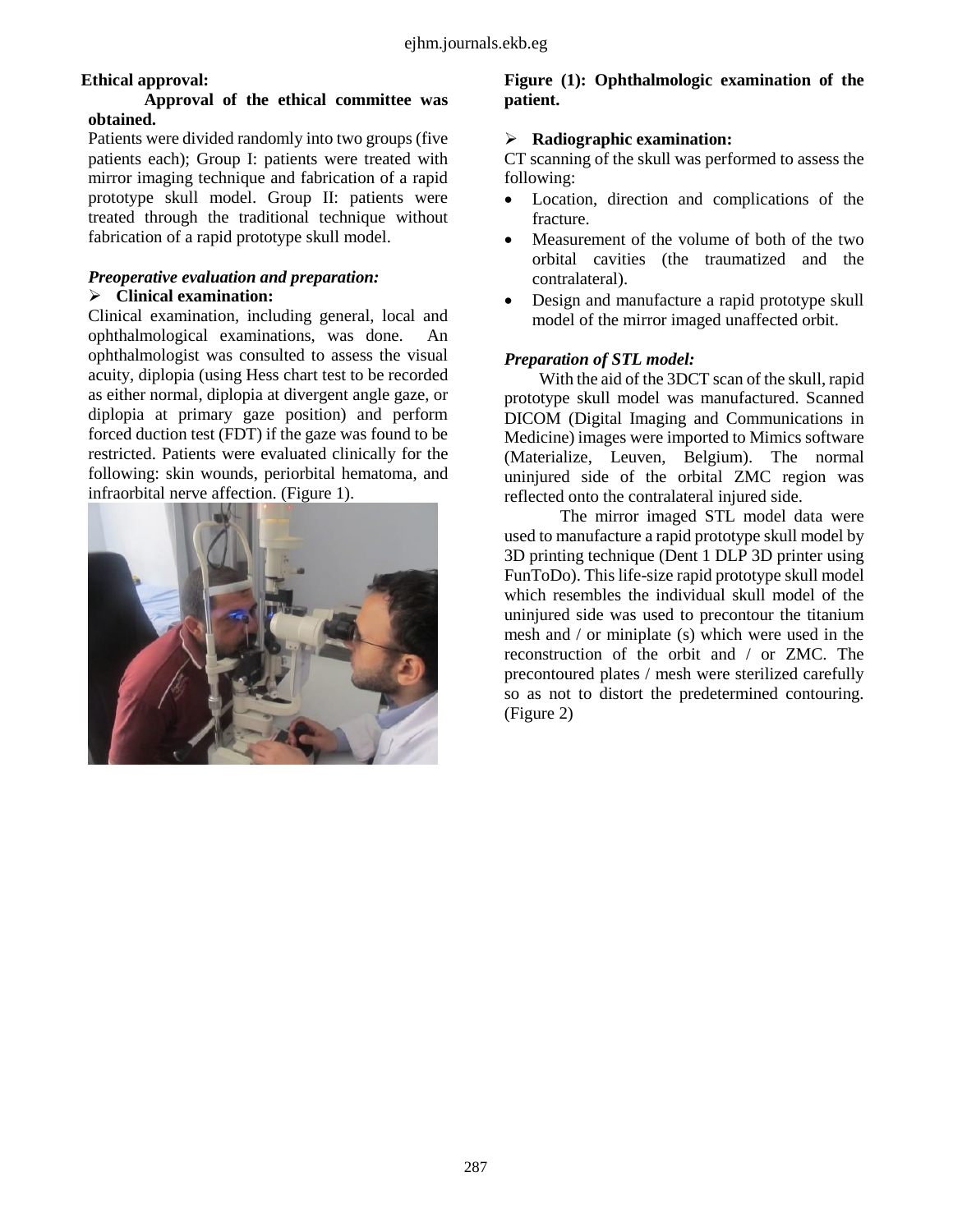#### ejhm.journals.ekb.eg



**Figure (2): Mirror imaging technology using Mimics software overlapping the unaffected side onto the fractured one ad an STL model was designed.**

#### *Operative technique:*

After general anesthesia was established, the anesthetic tube was secured to the patients head and an antiseptic eye ointment was applied carefully to the palpebral fissures. The surgical field was scrubbed with antiseptic solution and the patient was draped with sterile towels secured by towel clips leaving only the surgical field uncovered. A temporary lid suspension suture was carried out in order to stabilize and retract the lower lid. Subciliary incision was made through the skin only and hemostasis was achieved. Dissection through the orbicularis oculi muscle was done in a stepped myocutaneous flap design. The periosteum over the inferior orbital rim was sharply incised down to bone and elevated using a periosteal elevator to expose the fracture line. The globe was retracted carefully to explore the integrity of the orbital floor. Entrapped soft tissue was repositioned back into the orbit. An additional lateral eye brow incision was utilized to expose the frontozygomatic suture.

An intraoral maxillary vestibular incision was performed to expose midface fractures and to permit mobilization and reduction of the fractured zygomaticomaxillary complex. The fractured bones were freely mobilized and reduced into normal position. In group I, the preformed titanium mesh or/and plates were used as a template to assess the reduction of bones. Then, the reduced segments were fixed using the titanium plates and screws. (Figure 3) In group II, the titanium mesh or/and plates were manually bent to adapt to the surface of reduced bone fragments then fixed by the same way as in group I.



**Figure (3): Preoperative contouring of the titanium miniplates on the 3D printed stereolithographic model.**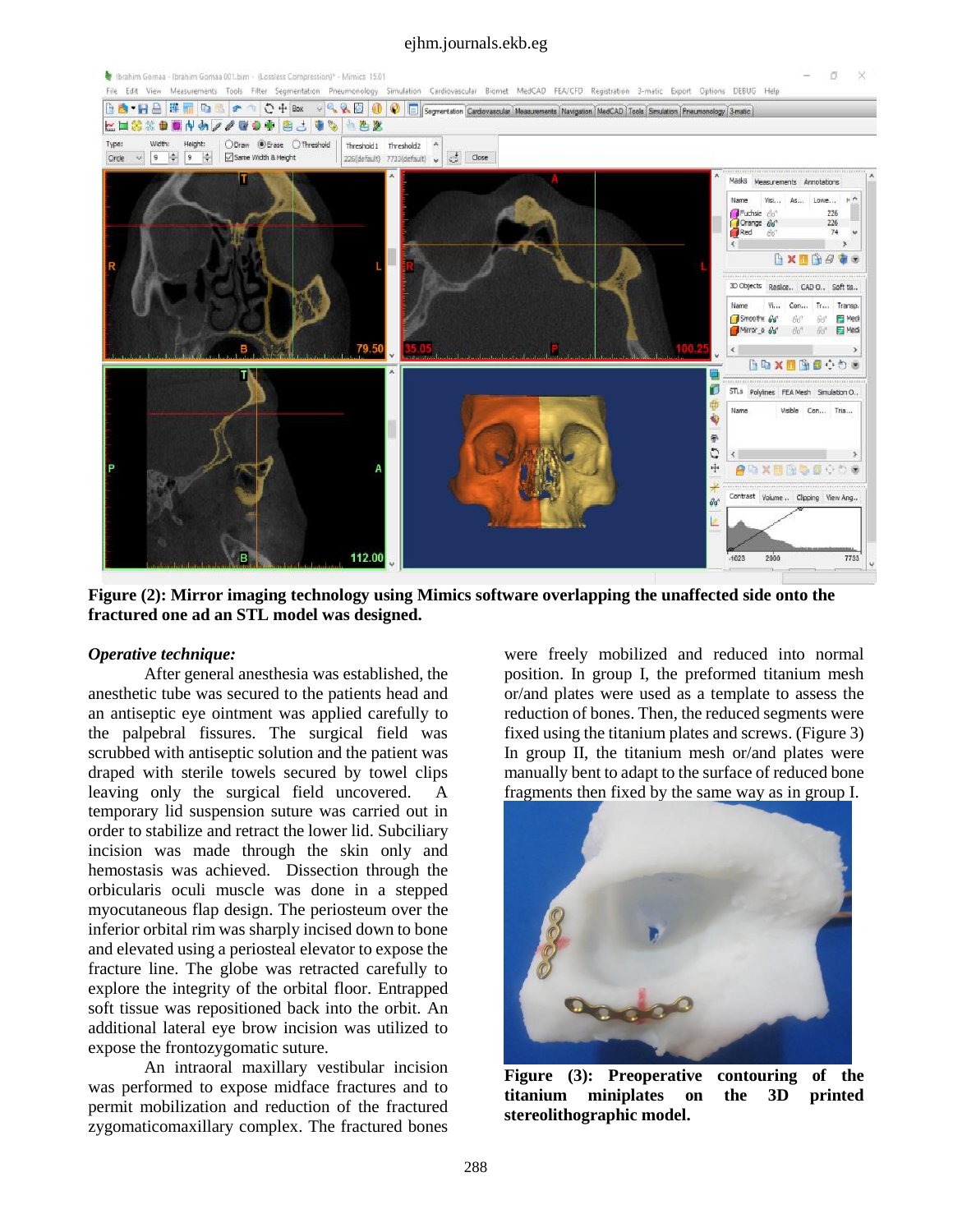A drill pit rotating in a slow speed under copious saline irrigation was used to prepare bony osteotomies for the screws. The screws were inserted into bone through the plate holes and tightened carefully under saline irrigation with a suitable screwdriver. After implant insertion, it was imperative to perform a forced duction test in order to assure that the implant was not affecting the ocular motility.

The surgical field was thoroughly irrigated with saline to remove debris. The wound was then closed in layers. Resorbable Vicryle 3-0 suture material was used to close the muscle layer and subcutaneous tissue with adequate simple interrupted stitches. The skin was closed using 5-0 Prolene suture material. The intraoral incision was closed with Vicryle 3-0 suture material with locking continuous suturing technique. The suspensory lower lid suture was suspended to the patient forehead for two days after surgery and the eye was covered with a sterile eye patch.

The eye patch was maintained in place for 48 hours postoperatively. Local wound care was initiated as usual immediately after eye patch removal and maintained 3 times daily till patient discharge from admission. Patients were referred for postoperative ophthalmologic examination immediately after eye patch removal. Stitches were removed after one week.

#### *Postoperative assessment:*

## **Clinical evaluation:**

Patients were evaluated clinically after one week, and at one, three and six months postoperatively for the following: wound site healing (infection and or dehiscence), diplopia gaze restriction, enophthalmos and exophthalmos.

#### **Radiographic evaluation:**

Postoperative CT scanning was performed immediately after surgery and 6 months postoperatively to evaluate:

- **1-** The final outcome of the reconstructed orbit and position of the implant material.
- 2- To record the volumetric changes of the orbital cavities.

#### **VI: Statistical analysis of the data**

Data were fed to the computer and analyzed using IBM SPSS software package version 20.0.

(Armonk, NY: IBM Corp) Qualitative data were described using number and percent. The Kolmogorov-Smirnov test was used to verify the normality of distribution Quantitative data were described using range (minimum and maximum), mean, standard deviation and median. Significance of the obtained results was judged at the 5% level .

#### **RESULTS**

Ten male patients were included in the study after thorough clinical and radiographic examination confirming their eligibility criteria of selection. All of them have committed for every recall during the whole follow up observation period. They were divided randomly into two groups; five patients each. The patients ranged in age between  $22.0 - 41.0$  years. The mean age of the patients of the group I was 30.80  $\pm$  7.36 years, while the mean age of the patients of the group II was  $30.60 \pm 6.07$  years. Statistically no significant difference was found between the two groups. It was found that motor vehicle accident MVA account for 80.0 % of the cases in both groups as a cause of trauma. Violence was responsible for 20.0% of the cases in both groups. No statistically significant difference was found between groups.

All cases of both groups showed an uneventful healing of their soft tissue and bony wounds without any infection, dehiscence nor plate exposure after completion of surgery. All orbits within both groups were favorably reduced and fixed. No cases of enophthalmos, exophthalmos, ectropion, entropion or visual acuity affection were recorded in both groups.

#### **I. Diplopia:**

In group I, 3 patients were presented with diplopia. After one week, one patient recovered from diplopia. The difference was statistically insignificant. At one, three and six months postoperatively, all patients have total recovery from diplopia. The difference was statistically significant. In group II, 3 patients were presented with diplopia. After one week, the 3 patients were still having diplopia. The difference was statistically insignificant. At one, 3 and six months postoperatively, all patients have total recovery from diplopia. The difference was statistically significant. Statistically non-significant difference was found between the two groups all over the observation periods. (Tables 1, 2)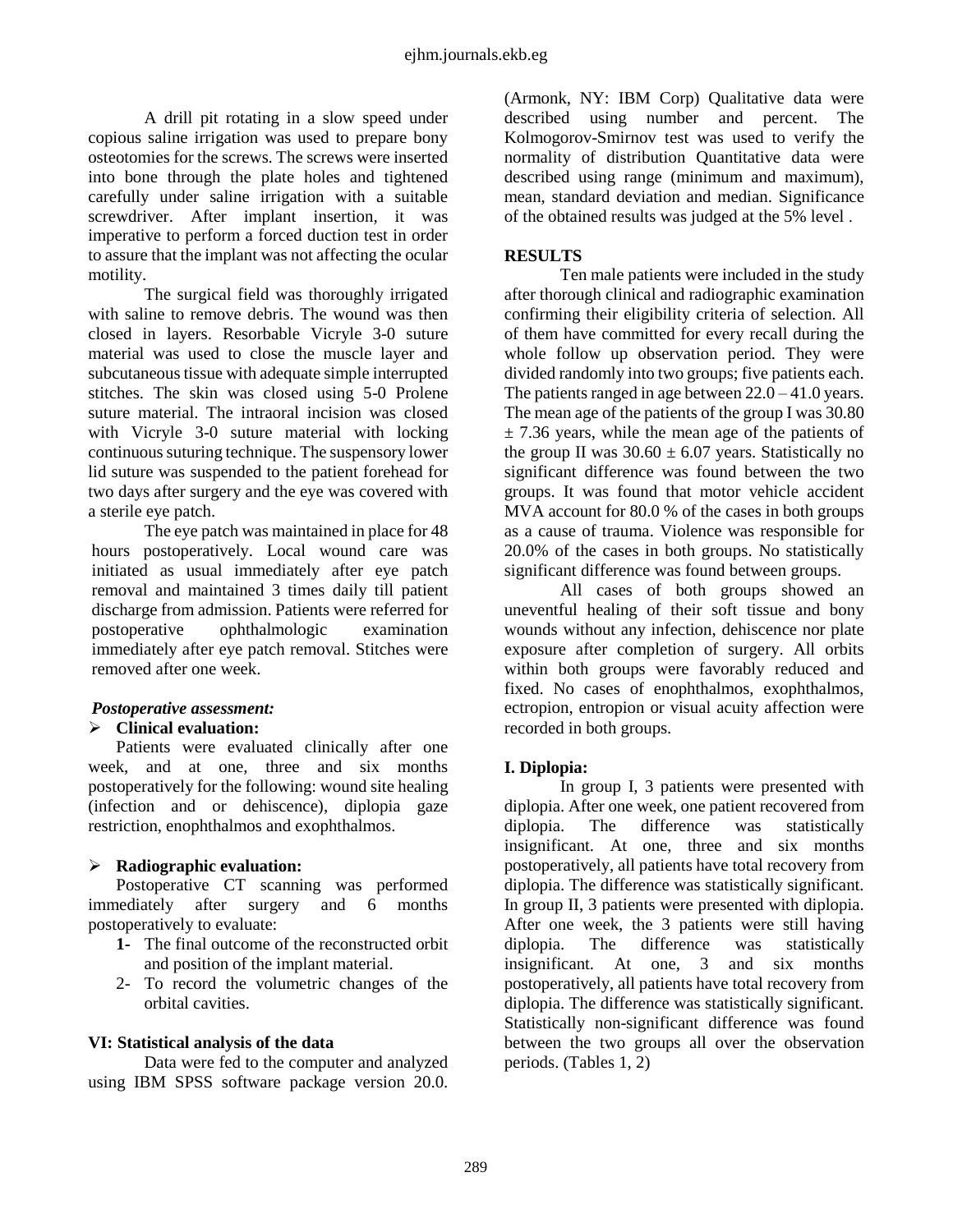#### ejhm.journals.ekb.eg

|                  |                | <b>Diplopia</b>               |                |               |                |               |                |               |                  |               |                 |
|------------------|----------------|-------------------------------|----------------|---------------|----------------|---------------|----------------|---------------|------------------|---------------|-----------------|
|                  |                | <b>Post-operative</b><br>Pre- |                |               |                |               |                |               |                  |               |                 |
|                  | operative      |                               | 1 week         |               | month          |               | 3 months       |               | 6 months         |               | p               |
|                  | No.            | $\frac{6}{6}$                 | No.            | $\frac{0}{0}$ | No.            | $\frac{6}{6}$ | No.            | $\frac{0}{0}$ | No.              | $\frac{0}{0}$ |                 |
| Group I $(n=5)$  |                |                               |                |               |                |               |                |               |                  |               |                 |
| Negative         | $\overline{c}$ | 40.0                          | 3              | 60.0          | 5              | $100.0$ 5     |                | $100.0$ 5     |                  | 100.0         | $0.040^{\circ}$ |
| Positive         | 3              | 60.0                          | $\overline{2}$ | 40.0          | $\overline{0}$ | 0.0           | $\overline{0}$ | 0.0           | $\boldsymbol{0}$ | 0.0           |                 |
| $\mathbf{p}_0$   |                |                               | 0.429          |               | $0.018*$       |               | $0.018*$       |               | $0.018*$         |               |                 |
| Group II $(n=5)$ |                |                               |                |               |                |               |                |               |                  |               |                 |
| Negative         | 2              | 40.0                          | $\overline{2}$ | 40.0          | 5              | $100.0$ 5     |                | $100.0$ 5     |                  | 100.0         | $0.017*$        |
| Positive         | 3              | 60.0                          | 3              | 60.0          | $\overline{0}$ | 0.0           | $\overline{0}$ | 0.0           | $\boldsymbol{0}$ | 0.0           |                 |
| $\mathbf{p}_0$   |                |                               | 1.000          |               | $0.025*$       |               | $0.025*$       |               | $0.025*$         |               |                 |

**Table (1): Changes in diplopia along the different observation periods within groups** 

**p1: p value for Cochran's test for comparing between the studied periods**

**p0: p value for Post Hoc Test (Dunn's) for comparing between Pre-operative and each other periods \*: Statistically significant at**  $p \leq 0.05$ 

|  | Table (2): Comparison between the two studied groups according to diplopia |  |
|--|----------------------------------------------------------------------------|--|

| <b>Diplopia</b>      |          | $(n=5)$        | <b>Group I</b> |                  | <b>Group II</b><br>$(n=5)$ |          | $FE$ <sub>p</sub> |
|----------------------|----------|----------------|----------------|------------------|----------------------------|----------|-------------------|
|                      |          | No.            | $\frac{0}{0}$  | No.              | $\frac{0}{0}$              | $\chi^2$ |                   |
| <b>Pre-operative</b> |          |                |                |                  |                            |          |                   |
| Negative             |          | $\overline{c}$ | 40.0           | $\overline{2}$   | 40.0                       | 0.000    | 1.000             |
| Positive             |          | 3              | 60.0           | 3                | 60.0                       |          |                   |
|                      | 1 week   |                |                |                  |                            |          |                   |
|                      | Negative | 3              | 60.0           | $\overline{2}$   | 40.0                       | 0.400    | 1.000             |
|                      | Positive | 2              | 40.0           | 3                | 60.0                       |          |                   |
|                      | 1 month  |                |                |                  |                            |          |                   |
|                      | Negative | 5              | 100.0          | 5                | 100.0                      |          |                   |
|                      | Positive | 0              | 0.0            | $\boldsymbol{0}$ | 0.0                        |          |                   |
| Post-operative       | 3 months |                |                |                  |                            |          |                   |
|                      | Negative | 5              | 100.0          | 5                | 100.0                      |          |                   |
|                      | Positive | 0              | 0.0            | $\boldsymbol{0}$ | 0.0                        |          |                   |
|                      | 6 months |                |                |                  |                            |          |                   |
|                      | Negative | 5              | 100.0          | 5                | 100.0                      |          |                   |
|                      | Positive | 0              | 0.0            | $\overline{0}$   | 0.0                        |          |                   |

2 : **Chi square test FE: Fisher Exact**

**p: p value for comparison between the two studied groups**

# **II. Orbital volume:**

Descriptive statistics of orbital volume in the different groups are presented in (Table 3). The mean orbital volume of Group I (unaffected side) was  $26.53 \pm 2.14$  cm<sup>3</sup> and the fractured side (immediately post-operative) was  $26.55 \pm 2.15$  cm<sup>3</sup>. While the mean orbital volume of Group II (unaffected side) was  $25.06 \pm 1.56$  cm<sup>3</sup> and the fractured side (immediately post-operative) was  $25.07 \pm 1.55$  cm<sup>3</sup>.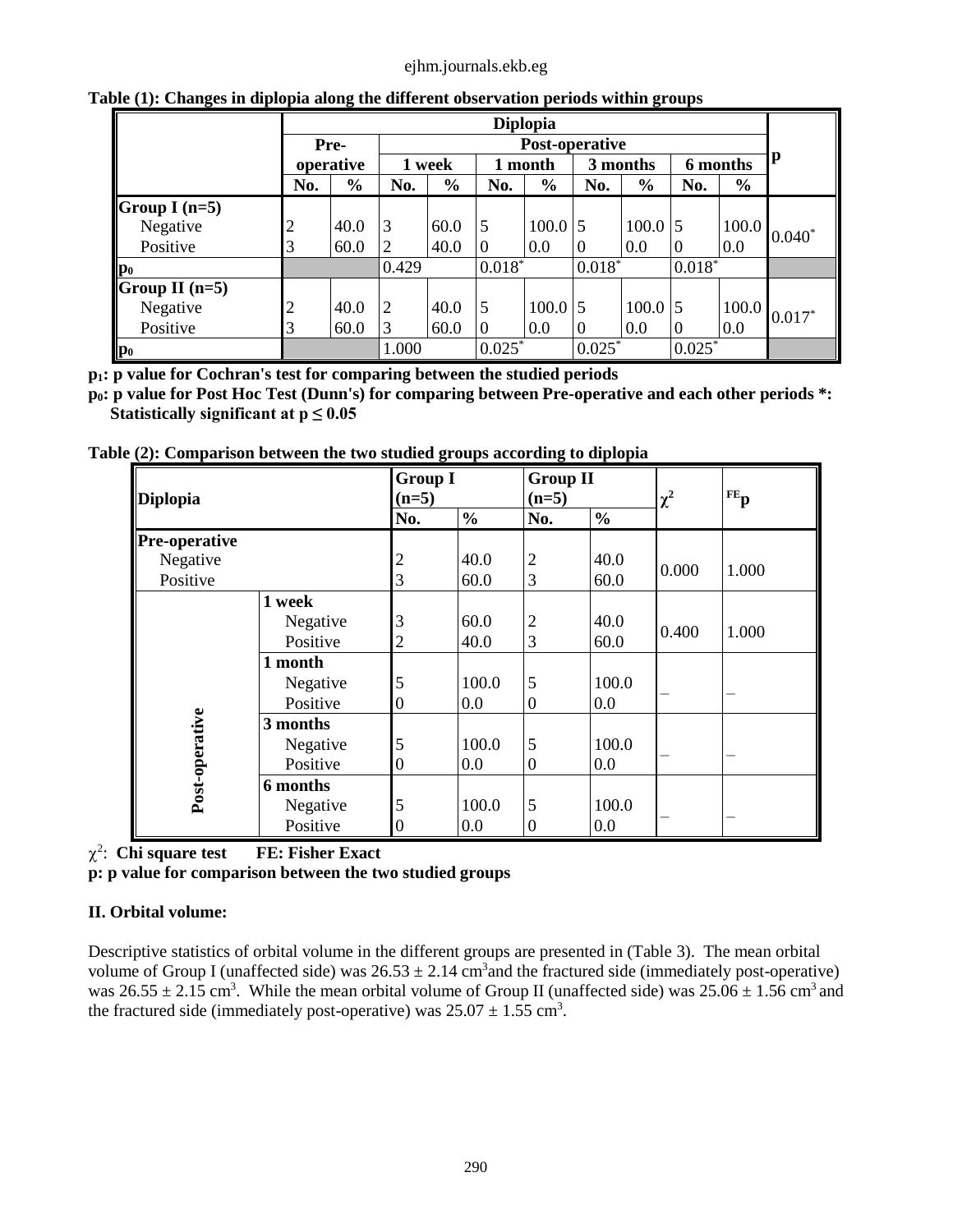|                 |        | Min.  |       |             | $\pm SD$ | <b>Median</b> | 95% CI |       |
|-----------------|--------|-------|-------|-------------|----------|---------------|--------|-------|
| <b>Groups</b>   | Volume |       | Max.  | <b>Mean</b> |          |               | LL     | UL    |
| <b>Group I</b>  | V0     | 23.62 | 29.07 | 26.53       | 2.14     | 26.16         | 23.88  | 29.19 |
|                 | V2     | 23.63 | 29.07 | 26.55       | 2.15     | 26.17         | 23.88  | 29.22 |
| <b>Group II</b> | V0     | 23.55 | 27.39 | 25.06       | .56      | 24.51         | 23.13  | 26.99 |
|                 | V2     | 23.58 | 27.41 | 25.07       | .55      | 24.51         | 23.14  | 27.0  |

**Table (3): Descriptive statistics of orbital volume in cm<sup>3</sup> in each studied groups** 

## **V0: orbital volume of the contralateral unaffected orbit.**

#### **V2: orbital volume of the ipsilateral traumatized orbit immediately after surgery.**

Both study and control groups; showed a statistically insignificant difference in mean orbital volume in unaffected side and the affected side (immediately post-operative). There was a statistically insignificant difference between the two groups when comparing the mean orbital volume of the unaffected side and the immediately post-operative traumatized side. (Tables 4, 5)

## **Table (4): Comparison between orbital volume in cm<sup>3</sup> of the traumatized orbit immediately after surgery to the volume of the unaffected orbit in each group**

|                  | Orbital volume $cm3$ |          |             |                |       |
|------------------|----------------------|----------|-------------|----------------|-------|
|                  | V0                   |          | V2          | $\mathbf{p}_1$ |       |
|                  | <b>Mean</b>          | $\pm SD$ | <b>Mean</b> | $\pm SD$       |       |
| Group I $(n=5)$  | 26.53                | 2.14     | 26.55       | 2.15           | 0.259 |
| Group II $(n=5)$ | 25.06                |          | 25.07       |                | .288  |

**V0: orbital volume of the contralateral unaffected orbit.**

**V2: orbital volume of the ipsilateral traumatized orbit immediately after surgery.**

**p1: p value for Paired t-test for comparing between V0 and V2**

**Table (5): Comparison between the two studied groups according to accuracy of reduction**

|                                        | <b>Group I</b><br>$(n=5)$ |          | <b>Group II</b><br>$(n=5)$ |          |       |       |  |
|----------------------------------------|---------------------------|----------|----------------------------|----------|-------|-------|--|
|                                        | <b>Mean</b>               | $\pm SD$ | <b>Mean</b>                | $\pm SD$ |       |       |  |
| <b>Orbital volume <math>cm3</math></b> |                           |          |                            |          |       |       |  |
| V0                                     | 26.53                     | 2.14     | 25.06                      | 1.56     | 1.246 | 0.248 |  |
| V2                                     | 26.55                     | 2.15     | 25.07                      | 1.55     | .250  | 0.247 |  |

**V0: orbital volume of the contralateral unaffected orbit.**

**V2: orbital volume of the ipsilateral traumatized orbit immediately after surgery.**

**t: Student t-test**

**p: p value for comparison between the two studied groups**

# **DISCUSSION**

Ten patients with unilateral orbital fractures were involved in the study. They were randomly divided into two groups. Group I in which the used titanium plate / meshes were previously contoured by adapting them on an STL model 3D printed of the mirror imaged unaffected side of the patient. While in Group II, the patients were managed through the traditional reduction and fixation techniques and the titanium plates / mesh were adapted intraoperatively to the reduced bony fragments.

Only patients with unilateral orbital blow out fractures were included within this study. The contralateral unaffected orbit was used as a guide to create a mirror image overlay and fabricate an STL model preoperatively. Besides, the volume of this contralateral orbit was measured and considered as a reference point to compare the preoperative and postoperative traumatized orbit. Patients with a history of a traumatized / surgically operated orbit or optic nerve affection were excluded from the present study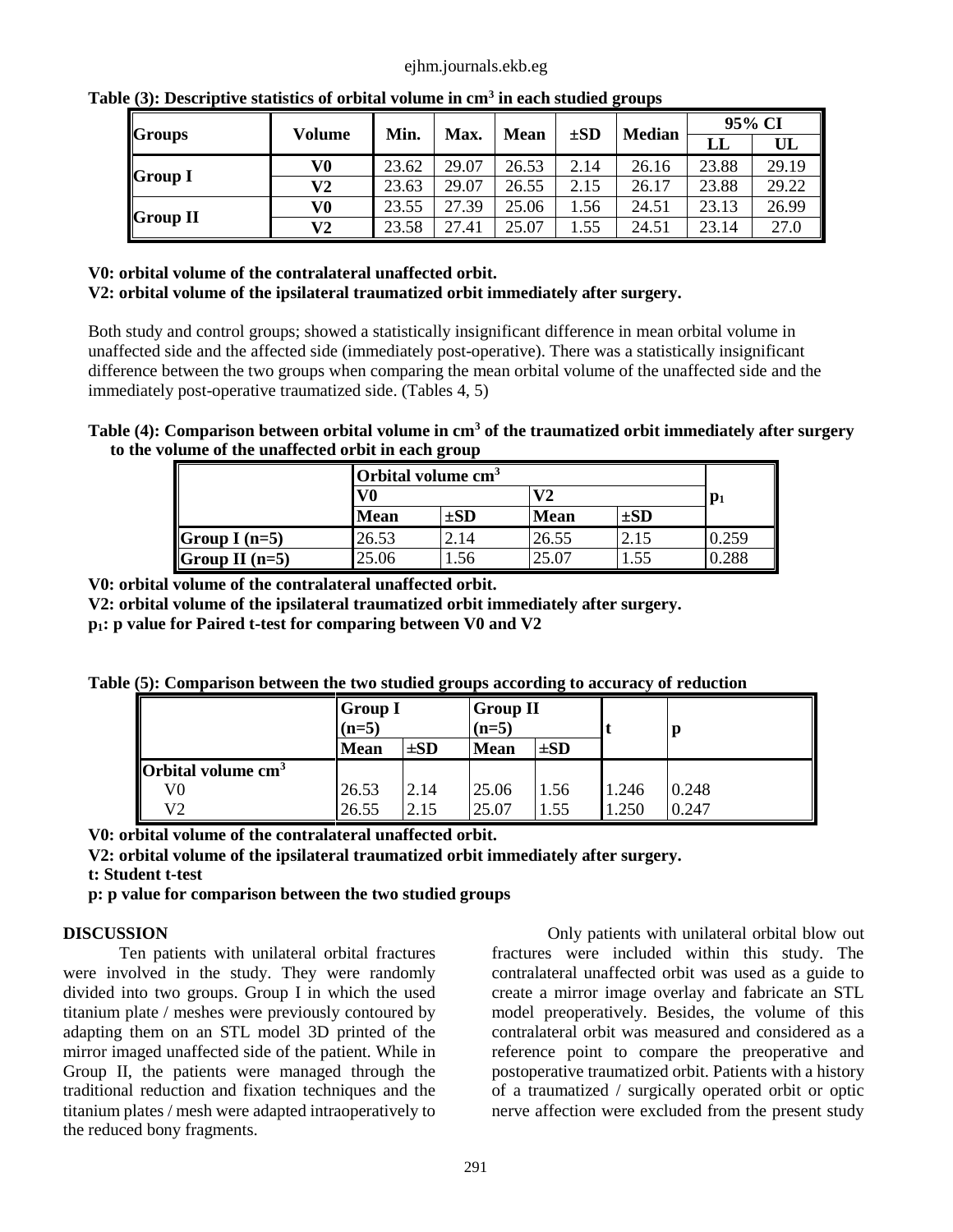as these situations will eventually affect the evaluation process and surgical outcomes.

In the present study diplopia was present in 60% of cases (3 patients from each group). After one week of surgical intervention, diplopia was present in 50% of cases (two patients within group I and three patients within group II). At one month postoperatively, the diplopia had resolved in all patients. This may be due to the early repair of the fracture. All cases were operated early within two weeks. It was found that there was no significant difference in postoperative diplopia when comparing patients treated with mirror image rapid prototype skull model (group I) and those treated without (group II). This is in disagreement with **Randall** *et al.* **(13)** who found that the mirror image overlay group showed decreased postoperative diplopia in all fracture types and the need for revision surgery was greatly reduced.

Diplopia is a symptom that is frequently associated with orbital wall fractures. The thin floor of the orbit, typically medial to the infraorbital neuromuscular bundle, is broken and a piece of this bone is generally displaced downward into the maxillary sinus. Orbital tissue herniating into the sinus through the resulting defect in the orbital floor may become entrapped, causing diplopia **(15)** . **Boyette** *et al.* **(16)** found that the most common postoperative complication of orbital fracture is transient diplopia which will typically improve or resolve in a few weeks. However, the reported incidence of persistent diplopia ranges from 8% to 42%. They concluded that the degree of occurrence strongly reinforces the need for intraoperative forced duction testing, as implant impingement can certainly be a cause for persistent diplopia. With good implant positioning, it is presumed that trauma to the muscle, fibrosis, or nerve paresis is the reason for diplopia.

 In the absence of evident motor nerve laceration or extraocular muscle herniation or trapping into the fracture, recovery of diplopia in most adult cases is considered a matter of time **(17, 18)** .

**Hoşal** *et al.* <sup>(19)</sup>, **Jamal** *et al.* <sup>(20)</sup> and **Al-**Qurainy *et al.* <sup>(21)</sup> came to an agreement that diplopia has improved few weeks to months following surgery and that surgical repair of blowout fractures within two weeks of trauma can decrease the incidence of residual diplopia. **Ceylan** *et al.* **(22)** reported that there was no significant difference in postoperative primary gaze diplopia when comparing early versus delayed repair. Among twenty three patients with persistent diplopia, three (7.6%) required strabismus surgery to correct persistent diplopia, although they had previously undergone orbital wall reconstruction; however, in

four (10.2%) patients, strabismus surgery was performed without fracture repair because of a history of trauma 28 months ago.

The most commonly fractured walls of the orbit are the floor and medial wall which mostly cause a significant orbital volume expansion. Combined fractures of the floor and medial wall are more likely than isolated orbital wall fractures to require treatment due to increased volume expansion. Orbital dystopia either vertical or axial may be the subsequent complication after the increase in orbital volume measurement which requires thorough management of the orbital fracture aiming at restoring the original shape and volume of the orbit, repositioning its contents and recovering ocular motility **(23)** .

To assess the accuracy of performed reduction, the volumetric measurement of the immediately reduced orbit was compared to the measurement of the contralateral unaffected side. The mean orbital volume of the traumatized orbit after reduction and fixation was  $26.55 \pm 2.15$  cm<sup>3</sup> in group I and  $25.07 \pm 1.55$  cm<sup>3</sup> in group II. Statistically, no significant difference in immediate postoperative orbital volumetric measurement when comparing patients treated with mirror image rapid prototype skull model (group I) with those repaired without (group II). This may be due to the proper and precise reduction and fixation of the orbital fracture. Six months after reduction and fixation of orbital fracture, no significant difference was found between both groups. This may be attributed to the maintained stability of the implant in situ.

This is in contrary to **Tang** *et al.*  $(24)$  who examined the application of individual digital design and rapid prototyping of specific titanium mesh implants in the reconstruction of orbital wall defects for different stages of orbital volume changes. They concluded that the degree of accuracy and rational of orbital volume reconstruction can be improved by appropriate individual digitalization design and rapid prototyping technology.

**Ellis** *et al*. **(25)** have assessed the status of the internal orbit before and after reduction of ZMC fractures when treated without internal orbital reconstruction. They found that the size of the internal orbital defects increased slightly with ZMC reduction but the internal orbital fractures were realigned, and few had increases in orbital volume or soft tissue sagging into the sinuses decreasing its volumes. Examination of follow-up CT scans showed that the residual defects became smaller and that none of these patients had an increase in orbital volume or soft tissue sagging.